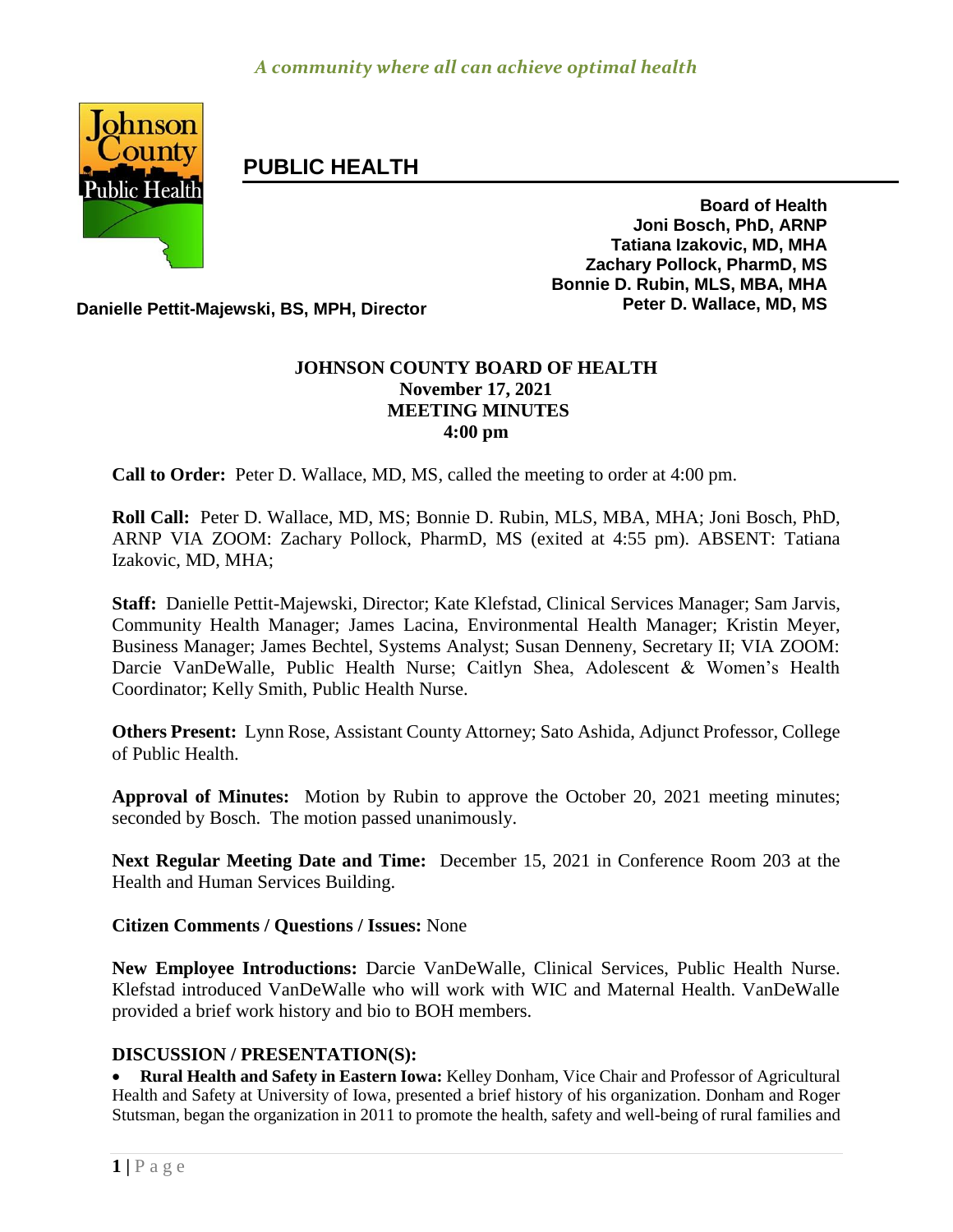their employees. Outreach through fairs, radio and partners such as Mercy Hospital to promote safety and education. During the COVID-19 pandemic a mobile clinic provided testing and immunization to rural communities. Funding is provided through the Johnson County Board of Supervisors, the University of Nebraska, grants and donations. Rural Health and Safety of Eastern Iowa is a 501-3C organization and received a Community Stars award in 2021. Donham hopes the organization will continue to grow resources to employ a paid manager and staff. Currently they operate with a small group of volunteers, 4-H kids and FFA.

**FY23 Budget Highlights:** Pettit-Majewski provided updates for proposed state health services changes that will move from a county model to a service area model. She explained that JCPH and Hawkeye Area Community Action Program (HACAP) are discussing potential subcontract opportunities, depending on which organization receives the state contract for the service area. Because of the unknowns, there will likely be a budget amendment depending on how funds are re-allocated, but resources and services will remain available in the five county area. Bosch asked about travel and transportation issues for Medicaid recipients.

Pettit-Majewski reported Environmental Health is working with IT to launch a new mapping feature for the Waste Water Program. Lacina explained GIS and GPS technology has advanced and added that Johnson County Conservation is currently testing the new feature for trail mapping.

An additional communications position will also be requested for the FY23 budget.

She provided an overview of changes to the Local Public Health Services grant in FY23 to refocus use of funds according to revisions in IAC Chapter 80. The changes will be phased beginning FY23 through FY28. Pettit-Majewski suggested recommendations for funding options and provided charts and timelines to BOH members. She added these changes would allow public health departments more resources for community funds. LPHS changes will not affect the subcontracted Visiting Nurses Association (VNA) allocations until FY26. Pettit-Majewski and Bechtel responded to comments and questions regarding challenges for smaller counties, Medicare concerns and IDPH Alignment plans.

Pettit-Majewski also reported requests were made to the BOS, for six American Rescue Plan (ARPA) funded staff positions. The BOS only approved three of the requested positions. The BOS suggested JCPH request funding for the other three positions in their regular FY23 Public Health budget.

 **Annual Report:** Pettit-Majewski presented BOH members with the JCPH FY21 Annual Report for approval. The final draft will be posted to the JCPH webpage.

**Motion** by Rubin to accept the FY21 Annual Report pending any suggested edits; seconded by Bosch. The motion passed unanimously.

 **Title X Final Rule Update:** Shea and Klefstad updated BOH members on the Title X program changes rescinding the 2019 rule restrictions that resulted in withdrawal by many health centers from the family planning program and loss of access to Title X funded care. Klefstad spoke with the executive director of Family Planning Council of Iowa (FPCI), Rachel Goss who encouraged JCPH to continue working with Family Planning of Southeast Iowa. Shea provided BOH members with an informational flyer summarizing the improvements to the program. She and Klefstad responded to questions concerning future tele-health capabilities, challenges and rural access.

 **Clinical Services Update:** Klefstad highlighted three programs provided in Clinical Services: Health Path Clinic, Oral Health and WIC. She discussed the number of patients seen and services performed in the Health Path Clinic since opening in October 2020, the revenue generated through Medicaid, self-pay and State Family Planning and collaboration with the Free Medical Clinic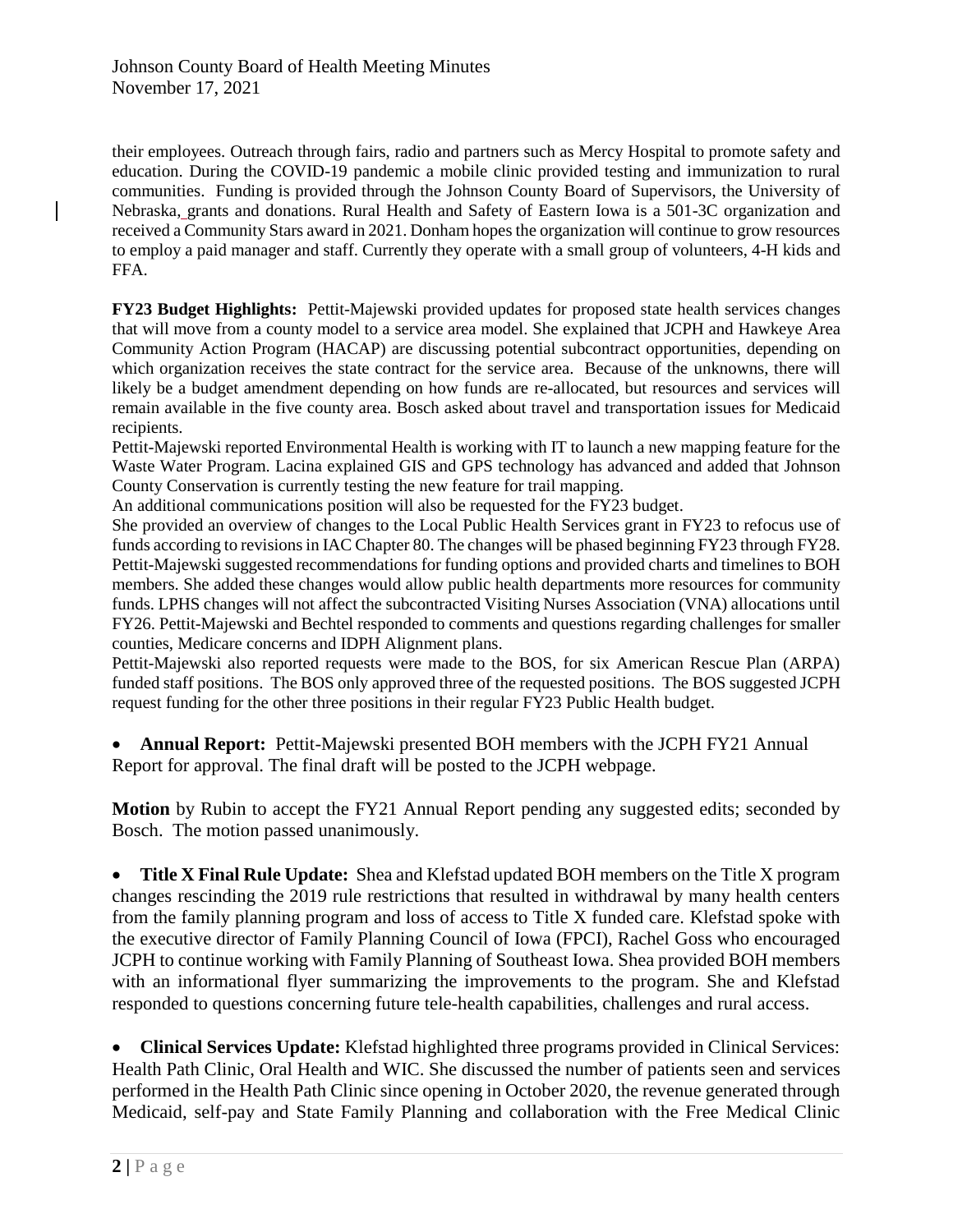(FMC) for additional pre-natal and pre-conception services. Klefstad gave an overview of the Infant Oral Health program; a collaboration between JCPH and the UI College of Dentistry, the Dental Voucher Program funded through Early Childhood Iowa and Title V providing reimbursement to local dental providers for services to uninsured and underinsured children and pregnant individuals. She also reported on the Bright Smiles Program, a collaboration between JCPH and Healthy Kids School-Based Health and Dental Clinic providing oral health services through schools. In the WIC program, Klefstad reported client visits in FFY21 and described challenges affecting clients' access to services due to transportation, language barriers, etc. She discussed increased caseloads and changes in processes to increase client numbers. Discussion regarding barriers and solutions to improve access to services followed.

 **Vaccine Mandate Policy:** Pettit-Majewski outlined the proposed Johnson County Board of Supervisors' policy mandating COVID-19 vaccinations requirements for county employees. Discussion on the BOH role and repercussions for costs to implement testing, impacts in insurance costs, individual responsibility and timelines followed. Rose explained legal background and status of current litigation regarding mandates for vaccinations and mask wearing. The mandate will be effective for all Johnson County employees January 3, 2022.

### **EMERGING HEALTH ISSUES**

 **Exempt Employees During Disaster Declarations:** Pettit-Majewski discussed policy and process to address exempt employee's additional hours worked beyond their regular schedule, during emergency declarations. Discussion of hazard pay policies and other counties proposals followed.

**ACTION ITEMS Expenditures Over \$3,000:** None

**Applications, Contracts and Agreements:** None

### **OTHER**

- **Community Health Nurse Job Description**
- **Chronic Disease Prevention Specialist Job Description**

BOH members were provided job descriptions for new requested positions in Community Health.

**Motion** by Rubin to approve Community Health Nurse (with added definition) and Chronic Disease Prevention Specialist job descriptions; seconded by Bosch. The motion passed unanimously.

 **Fiscal Manager Job Description:** BOH members were provided with a new job description to revise the current Business Manager role in the JCPH Administration Division. Changes proposed in the new position have been approved by Human Resources, but require posting as an open position. The updated description will provide increased equity and improve overall budget and resource processes for JCPH divisions.